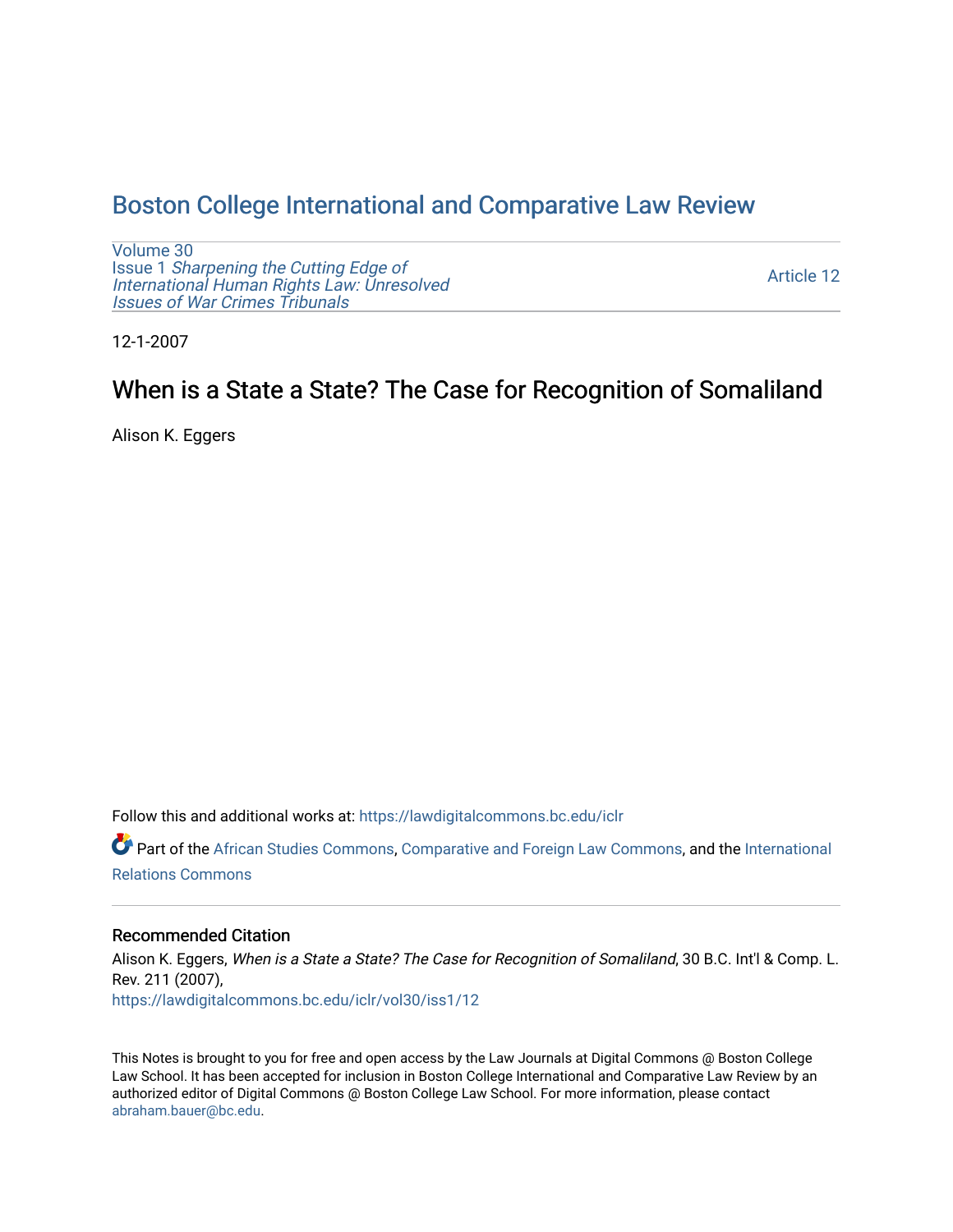## **WHEN IS A STATE A STATE? THE CASE FOR RECOGNITION OF SOMALILAND**

#### Alison K. Eggers[\\*](#page-1-0)

**Abstract:** It has been well over a decade since the world attempted to save Somalia from the dustbin of "failed states." During that decade, one region of Somalia has pulled away from its post-colonial union with Somalia, established its own government, kept the peace, and managed to flourish in a kind of stability that is only a faint memory to most Somalians outside the region. Somaliland, once a British colony, argues it should be recognized as an independent state. This Note explores the legal conception of statehood, from the Montevideo Convention to the more recent emphasis on self-determination, and then turns to the case of Somaliland, arguing that Somaliland should be recognized as a state by the international community.

#### **INTRODUCTION**

There have been few state-specific success stories emanating from the Horn of Africa since the early 1990s. Somalia itself, once the focus of world-wide attention and aid, has lapsed into what many scholars call a "failed state."[1](#page-1-1) Special attention is frequently drawn to the deligitimization of the state, uneven development, and lack of public services, including the lack of an effective security apparatus.[2](#page-1-2) One region of what the world recognizes as Somalia, a northwestern province called Somaliland, seems to be resisting the "failed state" fate of Somalia as a whole.<sup>[3](#page-1-3)</sup> After providing a brief overview on Somaliland's claim to statehood, this note will discuss the international conception of statehood. The most frequently cited definition of a state, taken from the Monte-

<span id="page-1-0"></span><sup>\*</sup> Alison K. Eggers is the Editor in Chief of the *Boston College International and Comparative Law Review*.

<span id="page-1-1"></span><sup>1</sup> Anonymous, *The Failed State Index,* Foreign Policy, July 1, 2005, *available at* http:// www.foreignpolicy.com/story/cms.php?story\_id=3098. Somalia comes out near the top of the list, number five, with special attention drawn to deligitimization of the state, uneven development, public services, security apparatus, and demographic pressures.

<sup>2</sup> *See generally id.*

<span id="page-1-3"></span><span id="page-1-2"></span><sup>3</sup> *See, e.g.,* Somalilandgov.com, *available at* http://www.somalilandgov.com (last visited Nov. 17, 2006); *see also* Somaliland.Org, *available at* http://www.somaliland.org (last visited Nov. 17, 2006) (archiving news and opinion pieces describing the development of Somaliland, particularly its civil society).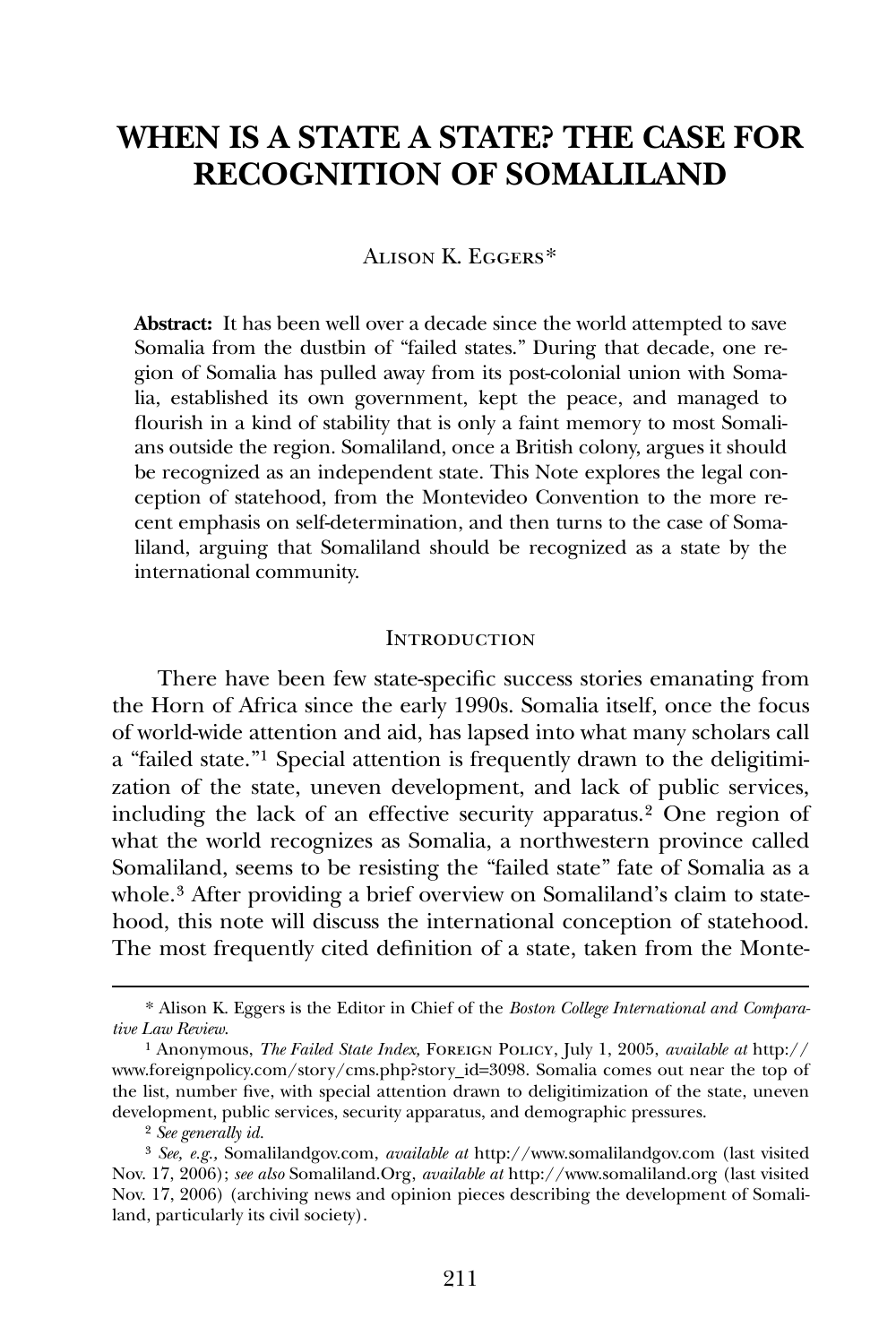video Convention, serves as a starting point.[4](#page-2-0) After discussing the legal conception of statehood, the Note turns to the case of Somaliland and analyzes what prerequisites for statehood Somaliland meets or fails to achieve.[5](#page-2-1) The Note argues that Somaliland, which has operated as a self-sustaining state since it declared independence in 1991, should be recognized as such by the international community.[6](#page-2-2) The analysis leads to several conclusions, notably that the alarm with which the nationstate system views breakaway states is both unnecessary and counterproductive to the peaceful conduct of world affairs.

#### I. Background and History

 The Republic of Somaliland is located on the eastern Horn of Africa and occupies the same land colonized by the British prior to 1960.[7](#page-2-3) Upon independence, in June 1960, Somaliland became the first Somali country recognized by the U.N.[8](#page-2-4) A week later, in early July 1960, Somaliland joined with Somalia Italiana to form one state with the seat of government in Mogadishu.[9](#page-2-5) Somalia had no history as a stable state prior to its colonial rule, but Somaliland did, thanks in part to a sig-nificant trade axis centered in its territory.<sup>[10](#page-2-6)</sup> Shortly after undertaking the union of the two states, Somalilanders voted against the union in a unification referendum.<sup>[11](#page-2-7)</sup> In May 1991, following decades of attacks led by the Said Barre regime and during extensive famine (which brought

<span id="page-2-0"></span><sup>4</sup> The Montevideo Convention on Rights and Duties of States art. 1, Dec. 26, 1933, 165 L.N.T.S. 19 (1933) [hereinafter Montevideo Convention]. In recent years, scholars have criticized the definition, arguing it is both under- and over-inclusive and lacks analytical room for developments over the past few decades, such as rising concerns regarding selfdetermination. See Thomas D. Grant, *Defining Statehood: The Montevideo Convention and Its Discontents,* 37 Colum. J. Transnat'l L. 403, 435, 437, 449 (1999).

<sup>5</sup> *See generally* Montevideo Convention, *supra* note 4.

<span id="page-2-2"></span><span id="page-2-1"></span><sup>6</sup> *See* Martin Doornbos, *Somalia: Alternative Scenarios for Political Reconstruction,* 101 Afr. Aff. 93, 95 (2002).

<span id="page-2-3"></span><sup>7</sup> Günther Schlee, *Redrawing the Map of the Horn: The Politics of Difference,* 73 Afr. 343, 348 (2003); *see* Doornbos, *supra* note 6, at 95.

<span id="page-2-4"></span><sup>8</sup> The Republic of Somaliland, *Somaliland: An African Success Story,* http://www.somalilandgov.com/G8Somaliland.pdf (last visited Nov. 17, 2006) [hereinafter African Success Story].

<span id="page-2-5"></span><sup>&</sup>lt;sup>9</sup> See id.; Somalilandgov.com, Country Profile, *supra* note 3 (contains basic country profile, including history of relationship with Somalia).

<span id="page-2-6"></span><sup>10</sup> Ismail I. Ahmed & Reginald Herbold Green, *The Heritage of War and State Collapse in Somalia and Somaliland: Local-Level Effects, External Interventions and Reconstruction,* 20 THIRD WORLD Q. 113, 113 (1999).

<span id="page-2-7"></span><sup>11</sup> *See id.* at 116; *see also* Farhiya Ali Ahmed, *Somaliland Elusive Independence*, New African, Jan. 1, 2006, at 34.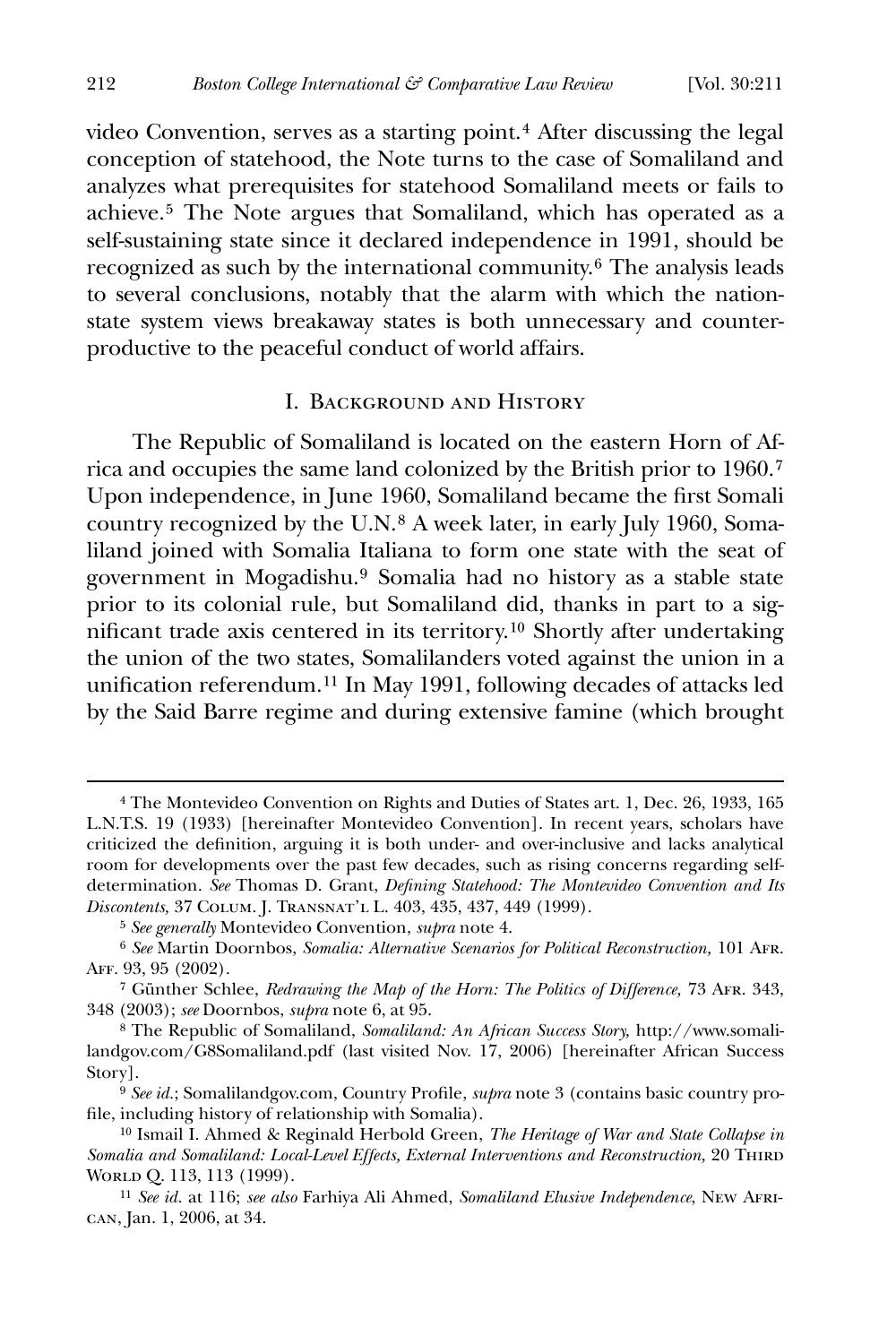-

U.N. efforts and U.S. forces to Somalia),<sup>[12](#page-3-0)</sup> Somaliland withdrew from its union with Somalia and moved its state capitol back to Hargeisa.[13](#page-3-1)

 A series of grassroots reconciliation conferences have been held by Somaliland's elders since 1992 to resolve outstanding community con-flicts across the territory.<sup>[14](#page-3-2)</sup> Somaliland's population of 3.5 million, scattered across an estimated area of 137,600 square kilometers, is represented by men (and, as "clan ambassadors," women) chosen by virtue of personal attributes such as fairness and wisdom, not merely age.[15](#page-3-3) Over the past decade and a half Somaliland has repatriated refugees, rebuilt war-torn infrastructure, and demobilized rival militias.[16](#page-3-4) Despite the marked decline in inter-clan tension, the re-establishment of trust between communities, and its overall success in pursuing stability and security for its population, Somaliland's pleas for recognition have fallen on deaf ears.[17](#page-3-5)

Ethiopia has gone the furthest of all states in its unofficial recognition of Somaliland by entering into bilateral agreements for cooperation in various arenas.[18](#page-3-6) Yemen has also engaged in increasingly warm relations with Somaliland, largely for inter-regional political reasons.[19](#page-3-7) Despite formal ministerial-level meetings between Somaliland and its former colonial ruler, the United Kingdom has resisted calls to recog-

<span id="page-3-0"></span><sup>12</sup> The U.S. intervention and on-going U.N. involvement in Somalia raise a variety of complicated issues of international law, foreign affairs, and humanitarian considerations which are not addressed in this Note. For an analysis of forcible intervention, *see generally* T. Modibo Ocran, *The Doctrine of Humanitarian Intervention in Light of Robust Peacekeeping*, 25 B.C. Int'l & Comp. L. Rev. 1 (2002).

<span id="page-3-1"></span><sup>13</sup> *See* Ahmed & Green*, supra* note 10, at 113, 119–21; *see* Somaliland.Org, *supra* note 3. Life was brutal for Somalilanders under the Barre regime. S*ee generally* Alex McBride, *Welcome to Somaliland*, New African, Aug. 1, 2006, *available at* 2006 WLNR 1446713.

<sup>14</sup> *See* Ahmed & Green, *supra* note 10, at 123.

<span id="page-3-3"></span><span id="page-3-2"></span><sup>15</sup> *See id.*; Somaliland.Org, Map of Somaliland, *supra* note 3, *available at* http://www. somaliland.org/somaliland.asp (last visited Dec. 3, 2006).

<span id="page-3-4"></span><sup>16</sup> *See* Stefan Simanowitz, *Democracy Comes of Age in Somaliland*, 287 Contemp. Rev. 335, 336 (2005). Simanowitz also notes that Somaliland "now boasts modern airports, hospitals, ports, power plants and universities. There is a free press and the central bank manages an official currency with relatively stable exchange rates. An unarmed police force and independent judiciary maintain order." *Id.*

<span id="page-3-5"></span><sup>17</sup> *See* Doornbos, *supra* note 6, at 106; Ahmed & Green, *supra* note 10, at 124. Dan Simpson, former U.S. ambassador and special envoy to Somalia, agreed, at the time, that Sonaliland was a part of Somalia and should not be recognized as an independent state. He has since changed his mind, especially now that disputes over borders and control of the government have long been resolved. *See* Dan Simpson, *The Ghost of Somalia: Somaliland Should Be Allowed to Depart a Chaotic Country in Transition*, PITTSBURGH POST-GAZETTE, July 12, 2006, at B7.

<span id="page-3-7"></span><span id="page-3-6"></span><sup>18</sup> *See* Doornbos, *supra* note 6, at 105.

<sup>19</sup> *See id.*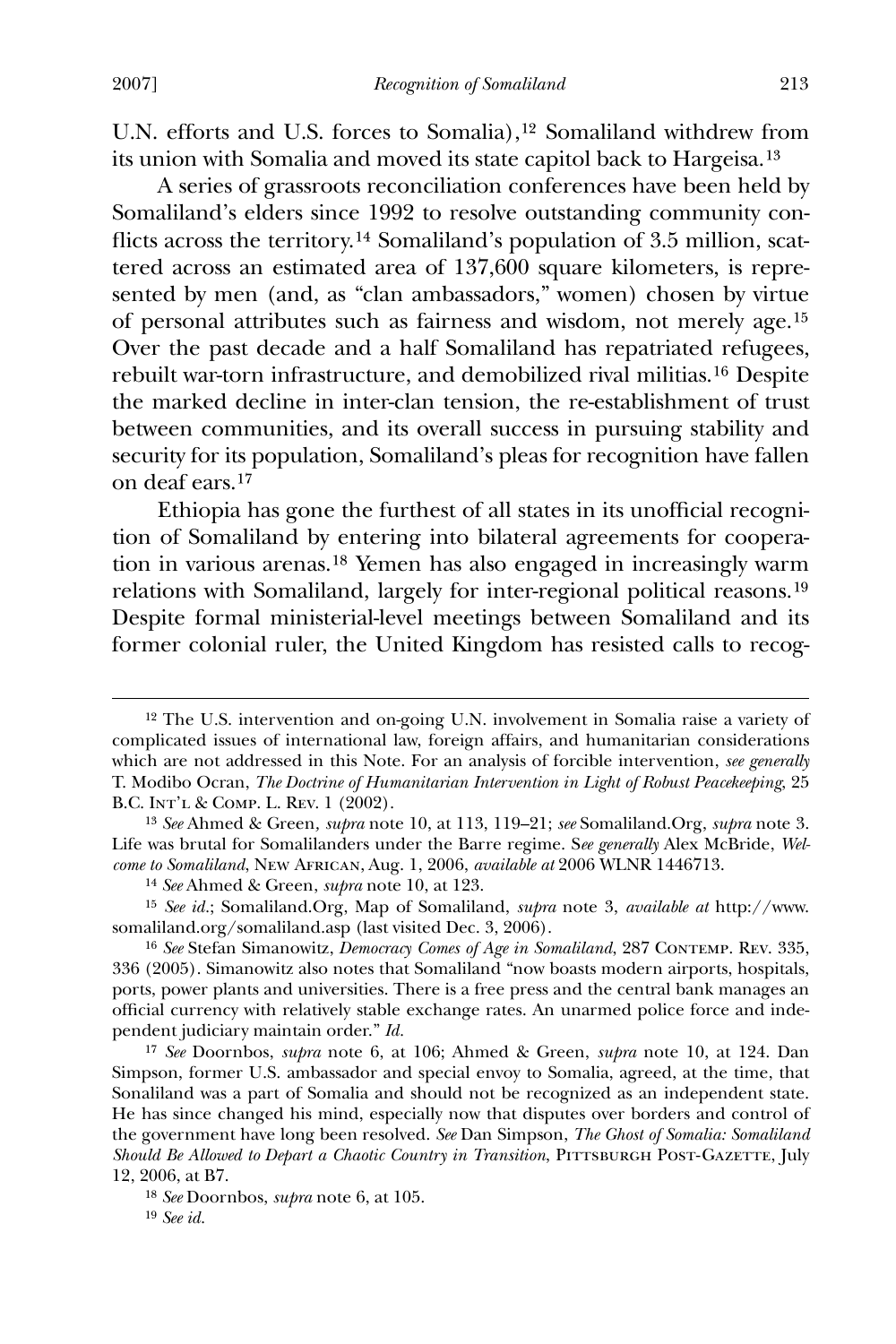nize Somaliland's independence.[20](#page-4-0) Both the United States and the United Kingdom regard the issue of recognition as a matter for the African Union, to which Somaliland applied for membership in December 2005.[21](#page-4-1)

#### II. Statehood and the Inviolability of Borders

 The Montevideo Convention lists four basic elements required for statehood: (1) a permanent population; (2) a defined territory; (3) gov-ernment; and (4) capacity to enter into relations with other states.<sup>[22](#page-4-2)</sup> This definition is so oft-repeated that it is duplicated, nearly verbatim, in dozens of of cases, treaties, and tomes.[23](#page-4-3) The Convention also states that although the "political existence of the state is independent of recognition by the other states," such recognition may be explicit or tacit.[24](#page-4-4)

 The United States has been fairly consistent in its application of the Montevideo standard.[25](#page-4-5) In *Kadic v. Karadzic,* the Second Circuit was presented with the question of whether a self-proclaimed Bosnian-Serb republic within Bosnia-Herzegovina, referred to as Sprska, was a state whose leadership could be held to account for various atrocities committed by the proclaimed leaders.[26](#page-4-6) The court summarized its conclusion that Srpska met the definition of a state by noting that it "is alleged to control defined territory, control populations within its power, and to have entered into agreements with other governments. It has a president, a legislature, and its own currency. These circumstances readily appear to satisfy the criteria for a state in all respects of international law."[27](#page-4-7) Sprska, by virtue of its state-like characteristics, was indeed a *de facto* state entitled to the rights and encumbered by the responsibilities of a state within the international system.[28](#page-4-8) This decision was

<span id="page-4-0"></span><sup>20</sup> Press Release, Republic of Somaliland, Ministry of Foreign Affairs (May 20, 2005), *available at* http://www.somalilandgov.com/Edna1.htm [hereinafter Press Release]; *see* Doornbos, *supra* note 6, at 106.

<span id="page-4-1"></span><sup>21</sup> David White, *Somaliland Seeks US help in Battle for Recognition*, Fin. Times UK, Aug. 24, 2006, at 8.

<sup>22</sup> Montevideo Convention, *supra* note 4, art. 1.

<span id="page-4-3"></span><span id="page-4-2"></span><sup>23</sup> *See, e.g.,* Restatement (Third) of Foreign Relations Law of the United States § 201 (1987).

<span id="page-4-4"></span><sup>&</sup>lt;sup>24</sup> Montevideo Convention, *supra* note 4, arts. 3, 7; *see also* RESTATEMENT (THIRD) OF FOREIGN RELATIONS LAW OF THE UNITED STATES § 202 cmt. b (1987)

<span id="page-4-8"></span><span id="page-4-7"></span><span id="page-4-6"></span><span id="page-4-5"></span><sup>25</sup> *See, e.g.,* Klinghoffer v. S.N.C. Achille Lauro, 937 F.2d 44, 47 (2d Cir. 1991); Nat'l Petrochemical Co. v. M/T Stolt Sheaf, 860 F.2d 551, 553 (2d Cir. 1988).

<sup>26</sup> Kadic v. Karadzic, 70 F.3d 232, 236–37 (2d Cir. 1995).

<sup>27</sup> *See id.* at 245.

<sup>28</sup> *See id.*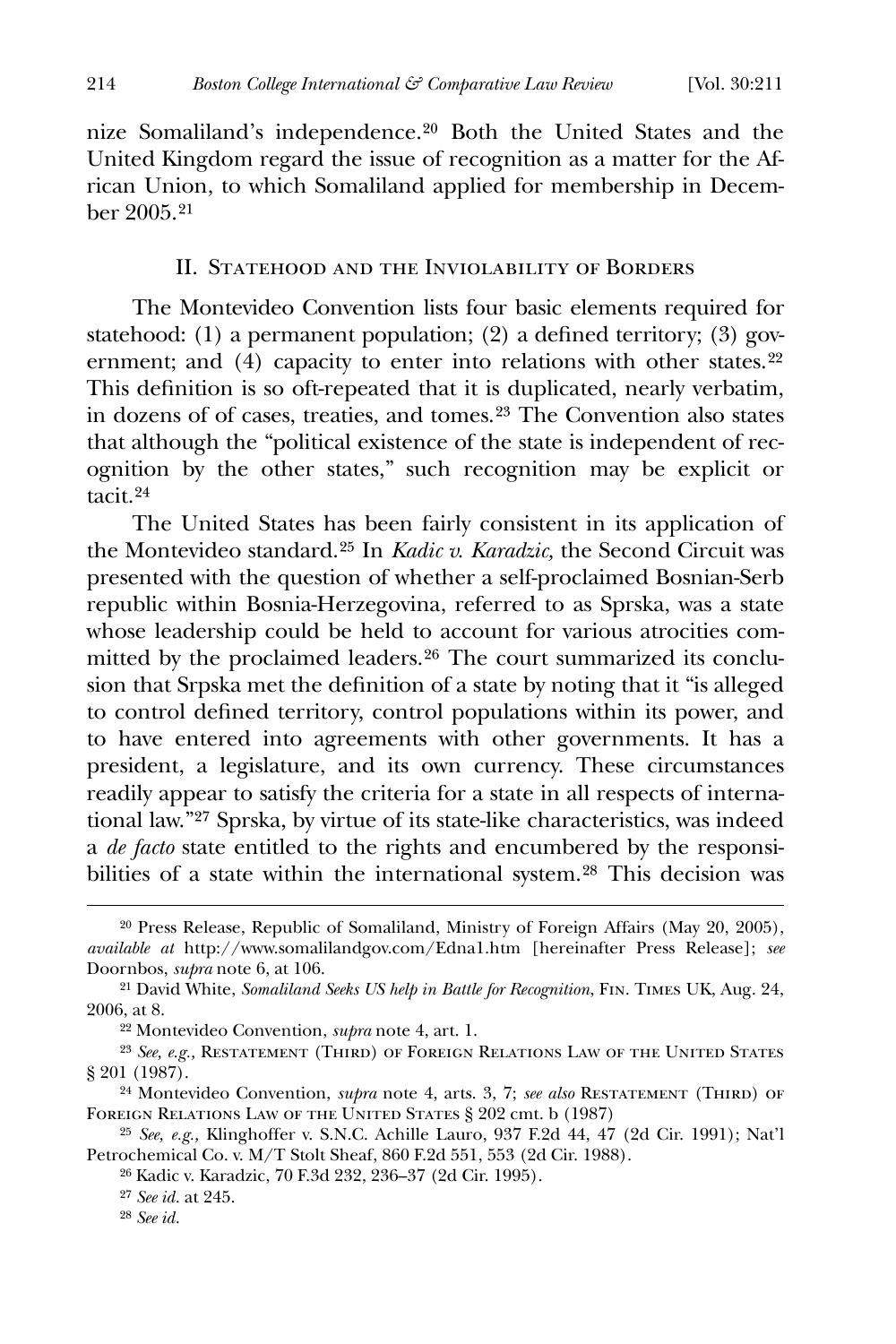hardly a stretch for the Circuit court, as the Supreme Court has long recognized that "any government, however violent and wrongful in its origin, must be considered a *de facto* government if it was in the full and actual exercise of sovereignty over a territory and people large enough for a nation  $\dots$ ."[29](#page-5-0)

Although some definitions of statehood require the capacity to engage in formal relations with other states, they rarely require recognition by other states.[30](#page-5-1) The *Restatement (Third) of Foreign Relations Law* succinctly points out that "[a]n entity that satisfies the requirements of [the] § 201 [definition of a state] is a state whether or not its statehood is formally recognized by other states."<sup>[31](#page-5-2)</sup>

 International law appears to emphasize the importance of the territorial integrity of states. Generally, the preference is to rely on internal domestic laws of existing states to adjudicate the succession and establishment of new states.[32](#page-5-3)

 Many states and international bodies view the disposition of national territory as a question for the sovereign state to decide: "Positive International Law does not recognize the right of national groups, as such, to separate themselves from the State of which they form a part by the simple expression of a wish, any more than it recognizes the right of other States to claim such a separation."[33](#page-5-4) Individual states have echoed this belief, noting that "international law does not specifically grant component parts of sovereign states the legal right to secede unilaterally from their 'parent' state."[34](#page-5-5)

 The dogged reliance on the inviolability of borders and inherent worth of territorial integrity, however, has its fair share of detractors.<sup>[35](#page-5-6)</sup> One such scholar, Thomas M. Franck, argues it is incorrect to assert that international law has always favored the territorial integrity of states, pointing out that the "entire history of the dismantling of the

<u>.</u>

<sup>29</sup> *See* Ford v. Surget, 97 U.S. 594, 620 (1878).

<span id="page-5-1"></span><span id="page-5-0"></span><sup>30</sup> *See e.g.* Restatement (Third) of Foreign Relations Law of the United States § 202 cmt. b (1987).

<sup>31</sup> *See id.*

<span id="page-5-3"></span><span id="page-5-2"></span><sup>32</sup> *See* U.N. Charter art. 2, para. 4 (considered the touchtone of the U.N., art. 2, para. 4 states that "all members shall refrain in their international relations from the threat or use of force against the territorial integrity or political independence of any State"); *Report on the International Committee of Jurists on the Legal Aspects of the Aaland Islands Question,* League of Nations O.J., Special Supp. No. 3(1920), *reprinted in* International Law: Cases and Commentary 439 (Mark W. Janis & John E. Noyes eds., 2001) [hereinafter *Aaland Islands Report*].

<span id="page-5-4"></span><sup>33</sup> *See Aaland Islands Report*, *supra* note 32, at 439.

<span id="page-5-5"></span><sup>34</sup> Reference Re Succession of Quebec, 37 I.L.M. 1340, 1368 (Can. 1998).

<span id="page-5-6"></span><sup>35</sup> *See generally* Doornbos, *supra* note 6; Ahmed & Green, *supra* note 10.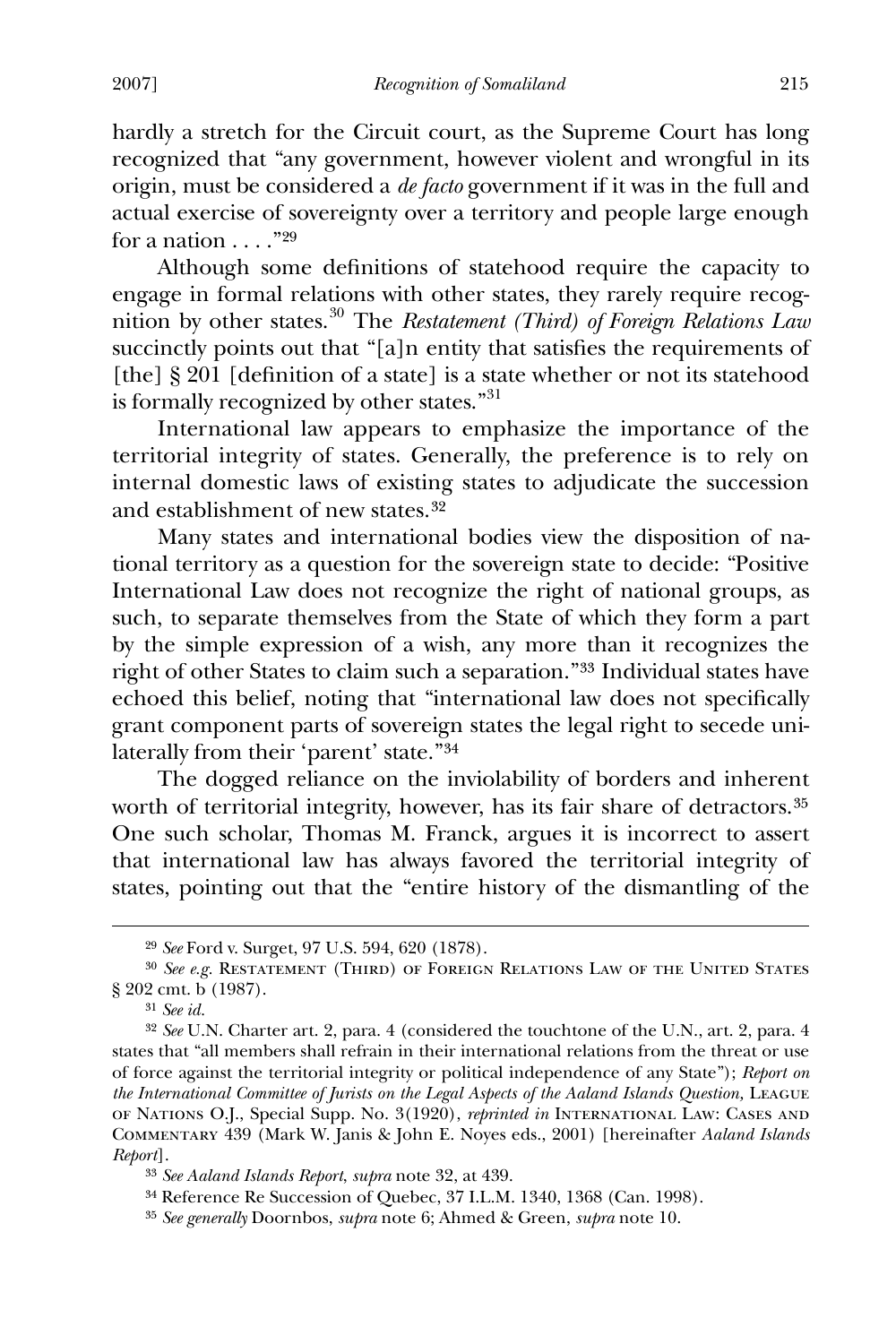German, Austro-Hungarian, Ottoman and Russian empires after 1918 reveals a bias of international preference toward a right of nationalities to assert their preference in determining [their final arrangements of statehood]."[36](#page-6-0) In light of the great period of decolonization, whose territorial break-ups and reconfigurations worldwide assisted one billion people in seceding from the remaining empires, Franck finds it "absurd" to maintain international law has always favored the territorial integrity of states.[37](#page-6-1)

 Franck feels that even a careful reading of the Declaration on Friendly Relations reveals that it contains no absolute bias toward territorial integrity, but restates well-known rules, namely, "(1) that states shall not dismember other states (i.e. use force unlawfully) under the pretext of aiding self-determination; and (2) the international law and its system is neutral as to secessionist movements (i.e., does not 'authorize or encourage' those) that seek the break-up of established sovereign states."[38](#page-6-2) Franck's argument, perfectly applicable to the case of Somaliland, boils down to the stark reality that while international law neither prohibits nor encourages secession outside the particular colonial experience, it will recognize secession when it is successful.[39](#page-6-3)

 And so while international law does not recognize a *right* of secession outside such a context, this alone does not mean that international law prohibits secession.[40](#page-6-4) What international law clearly does prohibit is the encroachment of other states onto the territory of their neighbors, a violation of the generally accepted principles requiring states to re-spect the integrity of other states.<sup>[41](#page-6-5)</sup> This principle, however, does not apply *within* the state:

Thus, unless a secession is controlled from outside or is carried out by elements that either come from outside or seek to establish a state based on denial of the right of self-determination of the majority or a part of the population, the fact

<span id="page-6-0"></span><sup>&</sup>lt;sup>36</sup> See Thomas M. Franck, *Opinion Directed at Question 2 of the Reference*, *in* SELFdetermination in International Law: Quebec and Lessons Learned 75, 82 (Anne Bayefsky ed., 2000) (Franck points to the examples of Poland (pursuit of national independence), Schleswig and Saar (the choice to join an adjoining cohort state) and Yugoslavia, Czechoslovakia and Silesia (the choice to remain part of a multi-ethnic state)).

<sup>37</sup> *See id.*

<sup>38</sup> *Id.* at 84.

<sup>39</sup> *See id.*

<span id="page-6-5"></span><span id="page-6-4"></span><span id="page-6-3"></span><span id="page-6-2"></span><span id="page-6-1"></span><sup>40</sup> George Abi-Saab, *The Effectivity Required of an Entity That Declares Its Independence in Order for It to Be Considered a State in International Law, in SELF-DETERMINATION IN INTERNA*tional Law, *supra* note 36, at 69, 72.

<sup>41</sup> *See id.* at 72–73.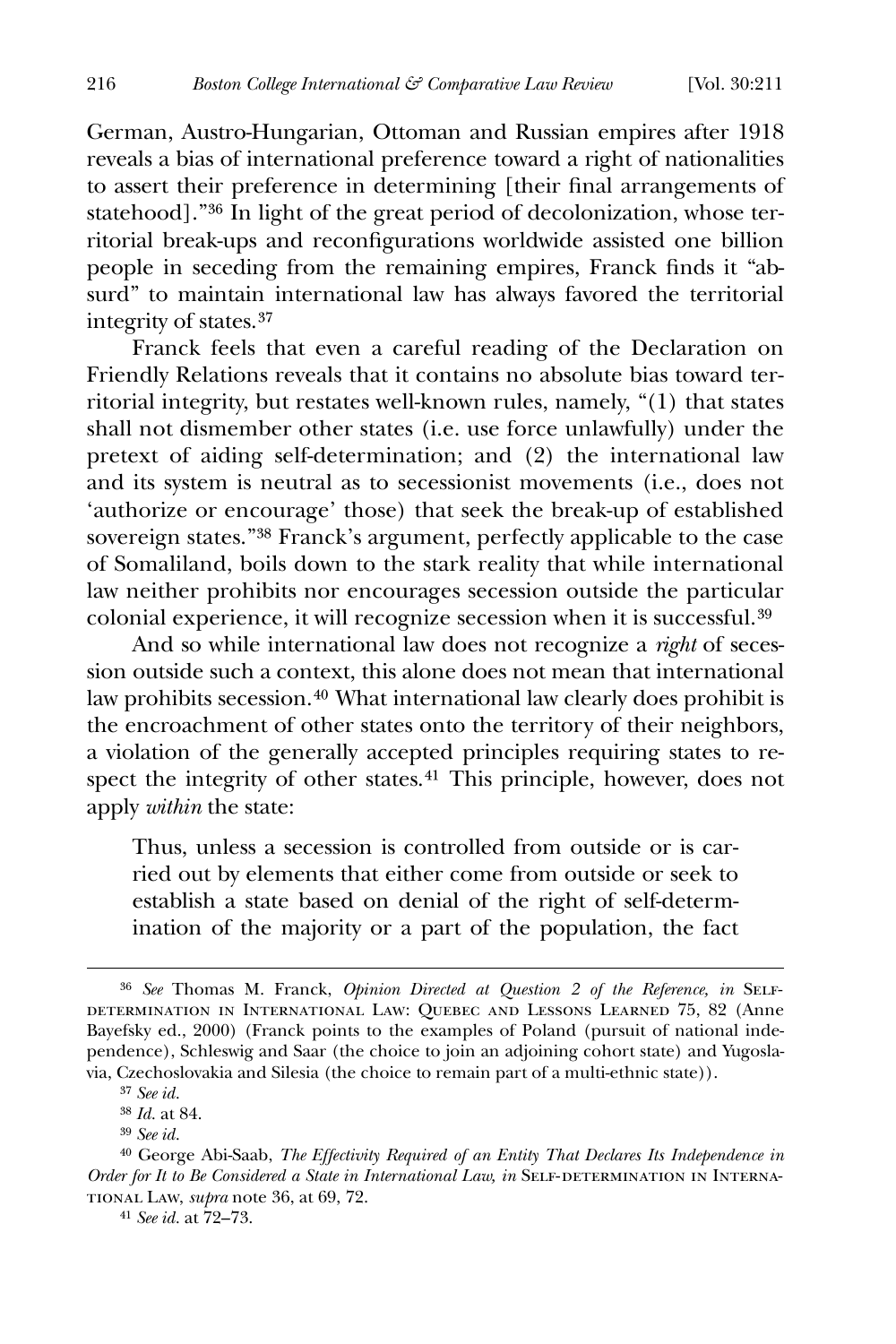that the process of creation of the new state can be characterized as secession does not affect or in any way influence its legal existence from the standpoint of international law, once the primary fact—*i.e.*, its effectivity as a state—has materialized.[42](#page-7-0)

 For a newly-formed state, which meets the basic elements of statehood (population, territory, government, and the capacity for relations) in an international system that does not forbid secession, continued reliance on the inviolability of state borders also breeds a certain amount of tension with the right of peoples to self-determination, now considered a basic principle of international law.[43](#page-7-1) The bind in which states like Somaliland find themselves is neatly summarized by the dueling notions of self-determination and territorial integrity found in one section of the U.N. General Assembly's Declaration on the Occasion of the Fiftieth Anniversary of the United Nations.[44](#page-7-2) The section provides that member states will " $[c]$  ontinue to reaffirm the right of self-determination of all peoples" but that recognition of the "inalienable right of self determination . . . shall not be construed as authorizing or encouraging any action that would dismember or impair . . . the territorial integrity or political unity of sovereign and independent States . . . ."[45](#page-7-3)

### III. The Independent Nation-State of Somaliland

 As international law expects that the right to self-determination be exercised within the framework of existing sovereign states, Somaliland finds itself at an impasse, because it lacks an effective parent state from which to apply for secession.<sup>[46](#page-7-4)</sup> With no coherent "parent" state with which to negotiate its independence, international law and the nationstate system leave Somaliland with little alternative but to declare its independence and begin to act as an independent state, which it has done.[47](#page-7-5) The territory of Somaliland easily meets the criteria set forth by the Montevideo Convention.[48](#page-7-6) Somaliland has a permanent population

<sup>42</sup> *Id.* at 73.

<span id="page-7-2"></span><span id="page-7-1"></span><span id="page-7-0"></span><sup>43</sup> *See* U.N. Charter art. 1, para. 2; International Covenant on Civil and Political Rights art. 1, Dec. 16, 1966, 999 U.N.T.S. 171; International Covenant on Economic, Social and Cultural Rights art. 1, Dec. 16, 1966, 993 U.N.T.S. 3; *see also* Antonio Cassese, Self-Determination of Peoples: a Legal Reappraisal 171–72 (1995).

<sup>44</sup> G.A. Res. 50/6, ¶ 1, U.N. Doc. A/RES/50/6 (Oct. 24, 1995).

<span id="page-7-3"></span><sup>45</sup> *Id*.

<span id="page-7-5"></span><span id="page-7-4"></span><sup>46</sup> *See Aaland Islands Report*, *supra* note 32, at 439.

<sup>47</sup> *See id.*

<span id="page-7-6"></span><sup>48</sup> *See* Montevideo Convention, *supra* note 4.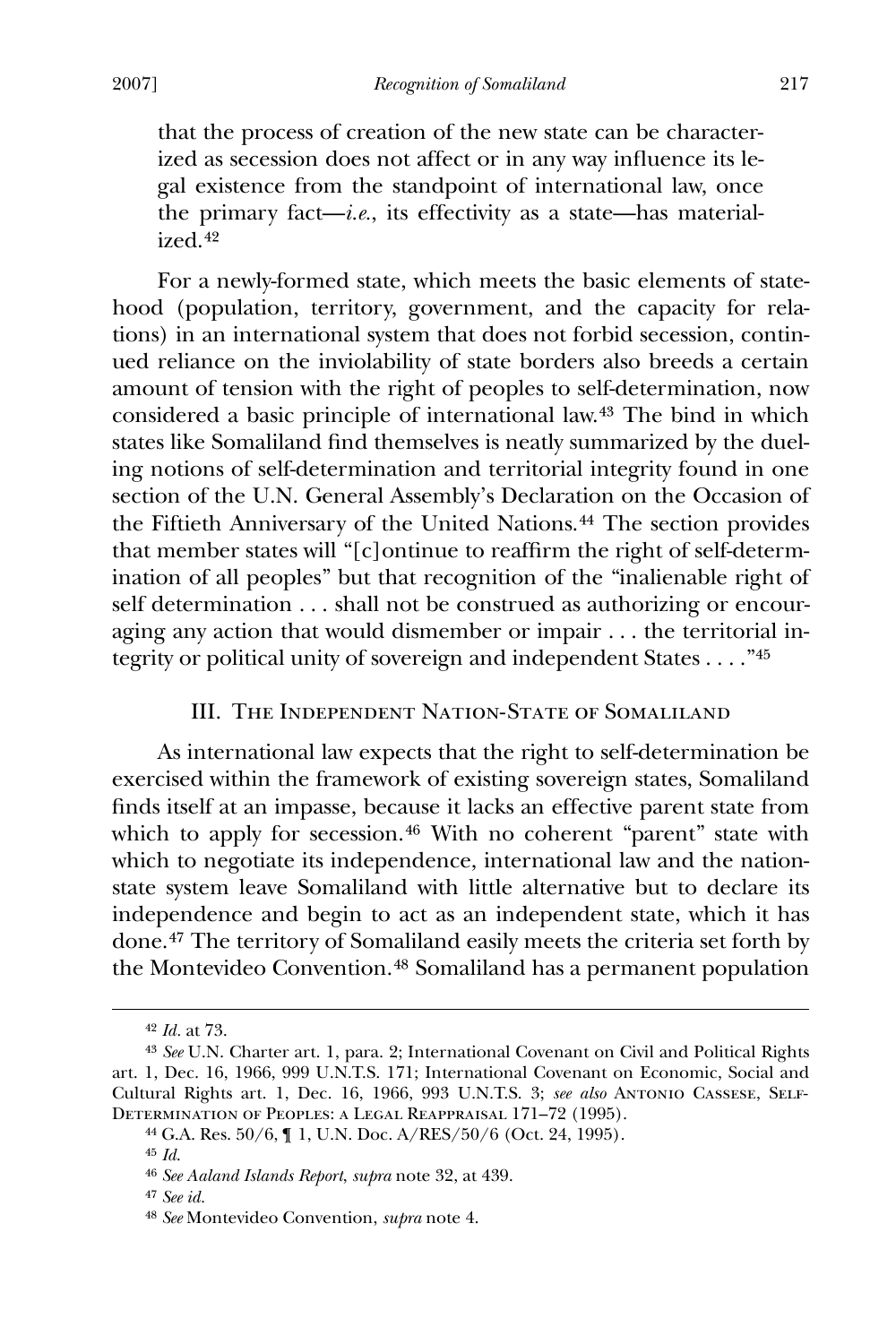estimated at 3.5 million which reaffirmed its support for sovereignty in a 2001 Constitutional Referendum.[49](#page-8-0) A decade after its initial declaration of independence another referendum showed ninety-seven percent of the population in favor of independence.[50](#page-8-1) Somaliland also has clearly defined territory dating back to the colonial era when it was known as British Somaliland.<sup>[51](#page-8-2)</sup> The country is bordered by the Red Sea and the Gulf of Aden to the north, Puntaland to the east, Ethiopia to the west, and Djibouti to the northwest.<sup>[52](#page-8-3)</sup> When leaders of the Puntaland region of Somalia "sold" oil leases in Somaliland waters to foreign investors, the Somaliland government took steps to ensure its sovereign waters would not be claimed by Puntland, thus defending its territorial integrity and sovereign waters.[53](#page-8-4) Tacitly recognizing these borders, land-locked Ethiopia recently signed a long-term use agreement with Somaliland for use of its Port of Berbera.<sup>[54](#page-8-5)</sup>

Somaliland also has a clearly defined government and governance structure which relies heavily on community-based leadership, including highly effective councils of elders.[55](#page-8-6) Its constitution calls for separation of powers among the branches of government and serves as the basic law of the land.<sup>[56](#page-8-7)</sup> In December 2002, Somaliland held its first local government elections, followed by a presidential election the following spring.[57](#page-8-8) The presidential election was closer than the one in which George W. Bush beat Al Gore; the courts declared current President Kahin the victor, and the population and the candidates, accepted the decision.[58](#page-8-9) The results of parliamentary elections held in October 2005 were accepted and endorsed by all three major political parties.<sup>[59](#page-8-10)</sup>

At first glance, it appears Somaliland might struggle to meet the fourth criteria, the capacity to enter into relations with other states. $60$ 

<sup>49</sup> African Success Story, *supra* note 8; *see* Somaliland.Org, *supra* note 3.

<span id="page-8-1"></span><span id="page-8-0"></span><sup>50</sup> Marc Lacey, *The Signs Say Somaliland, But the World Says Somalia*, N.Y. Times, June 5, 2006,at A4.

<sup>51</sup> *See* African Success Story, *supra* note 8; Somaliland.Org, *supra* note 3.

<span id="page-8-3"></span><span id="page-8-2"></span><sup>52</sup> Fred Oluoch, *Breakaway State Has Achieved Peace, Stability, Democracy*, East African (Kenya), Feb. 28, 2006, *available at* 2006 WLNR 3454803.

<span id="page-8-6"></span><span id="page-8-5"></span><span id="page-8-4"></span><sup>53</sup> *Dilemma of the Horn: the West Pushes for Somaliland Recognition*, 34 DEF. & FOREIGN AFF. STRATEGIC POL'Y 7 (2006) [hereinafter *Dilemma of the Horn*].

<sup>54</sup> *See* African Success Story, *supra* note 8; Somaliland.Org, *supra* note 3*.*

<sup>55</sup> *See* Ahmed & Green, *supra* note 10, at 123.

<sup>56</sup> Oluoch, *supra* note 52.

<sup>57</sup> African Success Story, *supra* note 8.

<sup>58</sup> Lacey, *supra* note 50, at A4.

<span id="page-8-11"></span><span id="page-8-10"></span><span id="page-8-9"></span><span id="page-8-8"></span><span id="page-8-7"></span><sup>59</sup> Somaliland Official Website, *Somaliland Parliamentary Election Results Announced*, Oct. 15, 2005, http://www.somalilandgov.com.

<sup>60</sup> *See* Montevideo Convention, *supra* note 4, art. 1.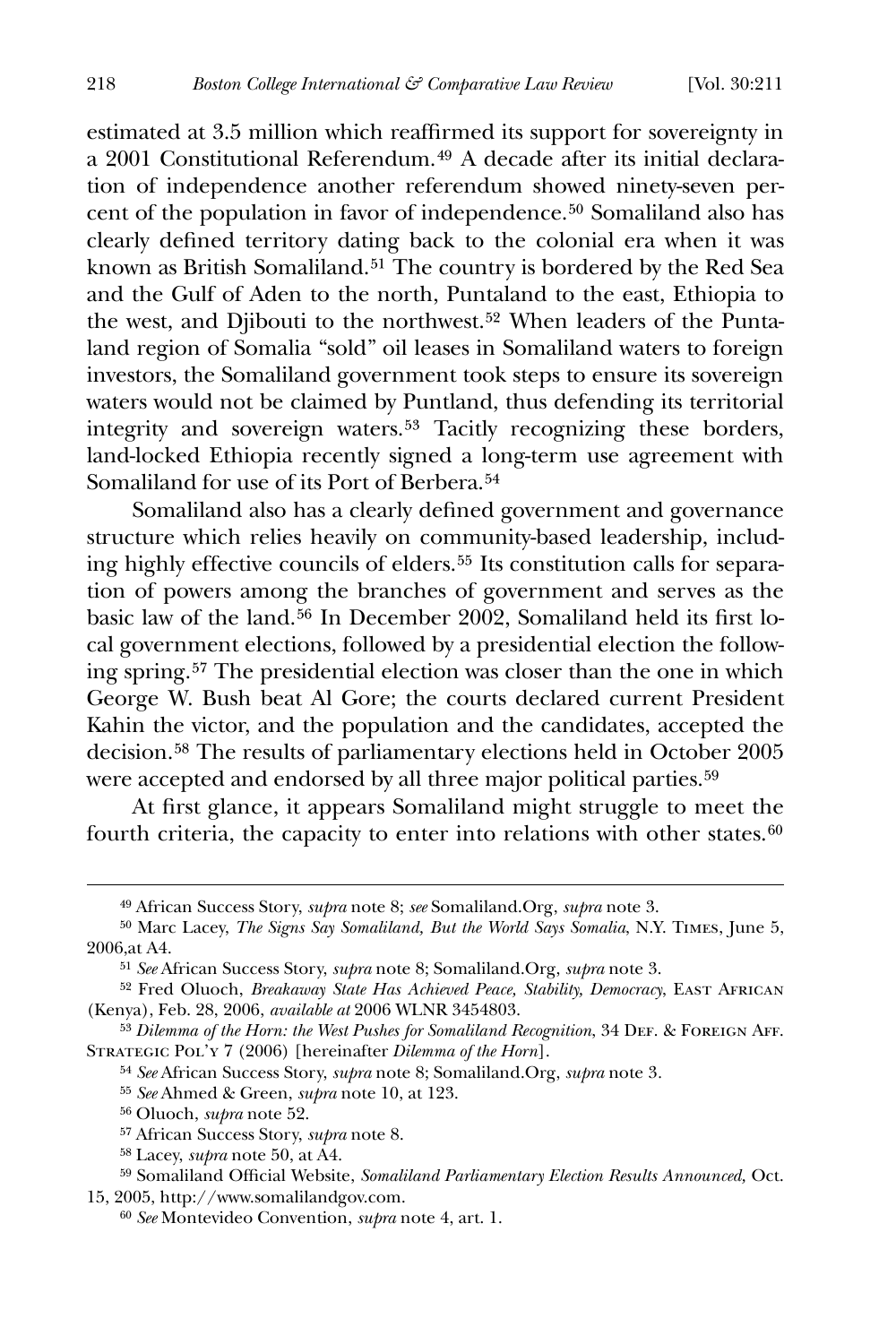This impression is incorrect.<sup>[61](#page-9-0)</sup> First, while no other state has established formal diplomatic ties with Somaliland, it is quite clear that Somaliland has the *capacity* to do so.<sup>[62](#page-9-1)</sup> Somaliland's elected government is in consolidated control of the state; there are no rival parties or factions which challenge its claim to be the international "voice" of Somaliland's people the way clan factionalism has splintered control of Somalia itself.<sup>[63](#page-9-2)</sup> Elected and appointed officials inhabit offices such as the Presidency to the Ministries of Foreign Affairs, Interior, and Finance.<sup>[64](#page-9-3)</sup> Somaliland clearly meets the minimum standard of international law in that it has the capacity to engage in diplomatic rela-tions, a mark of statehood.<sup>[65](#page-9-4)</sup>

 Second, in addition to having the capacity to maintain foreign relations, Somaliland routinely engages in "state-like" behavior, such as negotiating agreements with other states.[66](#page-9-5) Somaliland has been received by ministers and governmental representatives in foreign states, including the United Kingdom and the United States.[67](#page-9-6) In June 2006 Somaliland President Dahir Riyale Kahin visited five African states, Kenya, Tanzania, Zambia, Rwanda, and Uganda, pressing his case for independence.[68](#page-9-7) In September 2006, President Kahin met Ethiopian Prime Minister Meles Zenawi on his way back to Somaliland from a working visit in the United Kingdom and Germany.[69](#page-9-8) While maintaining that its diplomatic overtures do not constitute recognition of Somaliland, Ethiopia has recently opened an embassy there.[70](#page-9-9)

 Equally persuasive, and consistent with Franck's contention that successful secession is clearly permissible under international law, is

<sup>&</sup>lt;sup>61</sup> See discussion *infra* pp. 218-19.

<span id="page-9-1"></span><span id="page-9-0"></span><sup>62</sup> *See* Restatement (Third) of Foreign Relations Law of the United States § 201 (1987); Schlee, *supra* note 7, at 348.

<sup>63</sup> *See* Schlee, *supra* note 7, at 348.

<span id="page-9-3"></span><span id="page-9-2"></span><sup>&</sup>lt;sup>64</sup> See Press Release, *supra* note 20; Somaliland Official Website, Government, http:// www.somalilandgov.com (last visited Dec. 3, 2006).

<span id="page-9-4"></span><sup>65</sup> *See* Restatement (Third) of Foreign Relations Law of the United States § 201 (1987).

<sup>66</sup> *See* Doornbos, *supra* note 6, at 105.

<span id="page-9-6"></span><span id="page-9-5"></span><sup>&</sup>lt;sup>67</sup> See Press Release, *supra* note 20; Somaliland Official Website, Somaliland Delegation *Meets with State Department Officials in Washington*, July 1, 2005, http://www.somalilandgov. com.

<span id="page-9-7"></span><sup>&</sup>lt;sup>68</sup> Joe De Capua, *Somaliland President Visits Five African Nations*, U.S. FED. NEws, June 16, 2006, *available at* 2006 WLNR 1049835.

<span id="page-9-8"></span><sup>69</sup> *Ethiopia, Other IGAD Members to Redouble Efforts to Realize Stable Transitional Government in Somalia*, U.S. Fed. News, Sept. 8, 2006, *available at* 2006 WLNR 15610123.

<span id="page-9-9"></span><sup>70</sup> *See* Jeninne Lee-St. John, *Six Places with Separatist Anxiety*, TIME, June 5, 2006, at 16; Ashenafi Abedje, *VOA News: Ethiopia Says Its Trade Ties To Somaliland Do Not Signal Recognition*, U.S. Fed. News, Feb. 3, 2006, *available at* 2006 WLNR 11858397.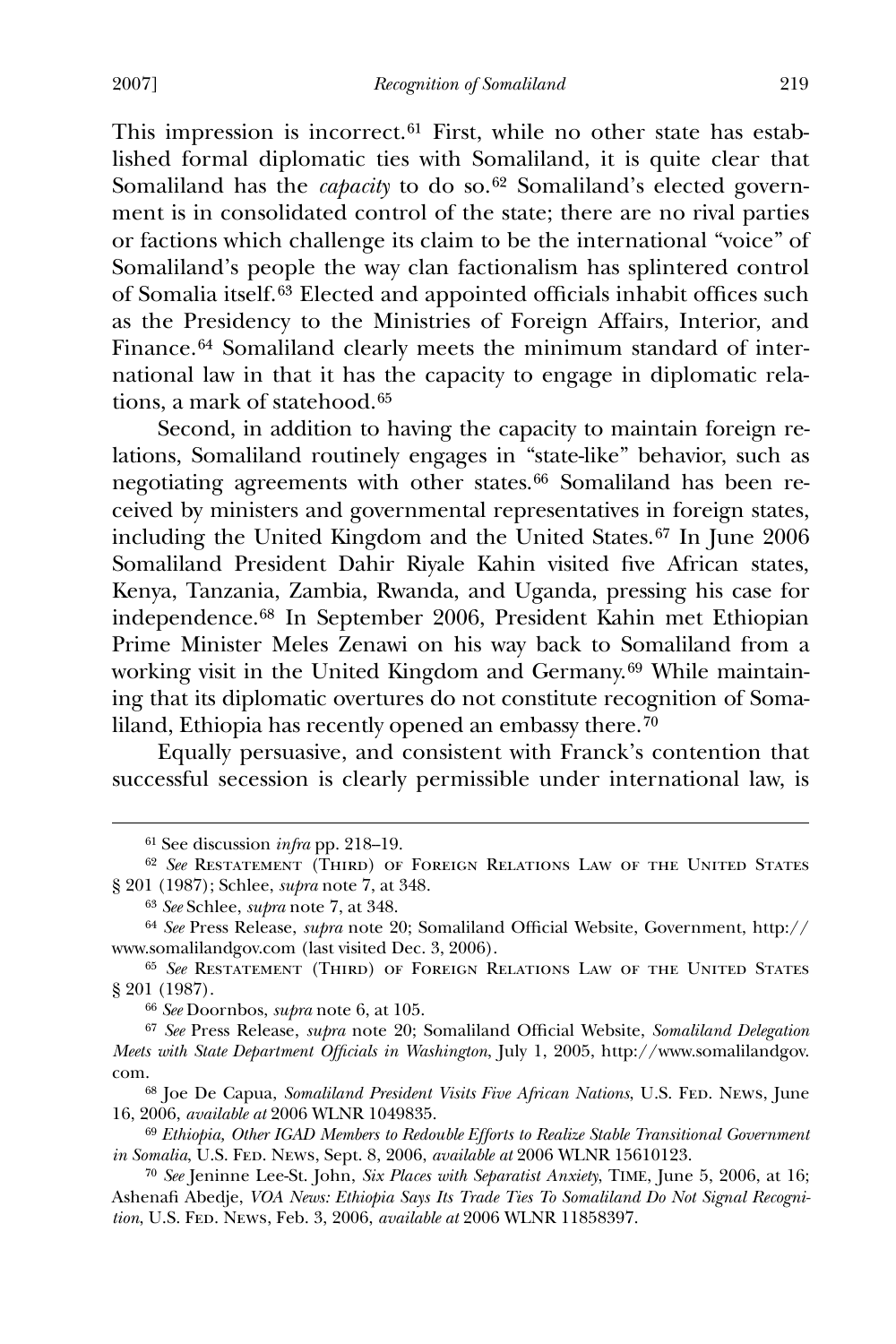the fact that Somaliland "is by no means the first African state to have entered into a voluntary union with another state and subsequently withdrawn from that union intact."[71](#page-10-0) Egypt and Syria, Cape Verde and Guinea Bissau, Senegal and Mali, and Senegal and Gambia have all taken similar steps in their histories, with no effect on the status of their independence.[72](#page-10-1)

 The duration of Somaliland's *de facto* independence should also quell the international community's fears that recognizing Somaliland will spark a round of secessionist movements around the world.[73](#page-10-2) Recognition of Somaliland fourteen years after it declared its independence, during which time it stabilized its internal political strife and began successfully rebuilding community services and civil society, sets the bar high enough that few states will attempt to follow its path.<sup>[74](#page-10-3)</sup> The African Union's fact-finding mission agreed when it declared that Somaliland's status was "'unique and self-justified in African political history,' and that 'the case should not be linked to the notion of 'opening a Pandora's box.'"[75](#page-10-4)

 Finally, recent events in Somalia make an excellent case for recognition of Somaliland as part of a larger international goal of stability and harmony.[76](#page-10-5) In early August 2006, Somalia's President Abdul-lahi Yusuf announced the dismissal of Somalia's official government.<sup>[77](#page-10-6)</sup> By mid-August, the Union of Islamic Courts, promising to restore national unity under sharia law, captured Mogadishu.[78](#page-10-7) In response to growing chaos and tension, Ethiopia dispatched troops to Baidoa, temporary seat of the TFG, and Eritrea sent arms to the Islamists.[79](#page-10-8)

<span id="page-10-3"></span>74 *See* Ahmed & Green, *supra* note 10, at 125–26 (concluding that Somaliland's "phoenix-like" emergence was so successful it should provide insights to the international aid community); Lacey, *supra* note 50, at A4.

75 Lacey, *supra* note 50, at A4.

<span id="page-10-5"></span><span id="page-10-4"></span>76 *See* David Blair, *Somalia Breeds a New Threat to Us All*, Daily Telegraph (U.K.), Aug. 8, 2006, at 16.

<sup>71</sup> African Success Story, *supra* note 8; *see* Franck, *supra* note 36, at 84.

<sup>72</sup> *See* African Success Story, *supra* note 8; *Dilemma of the Horn*, *supra* note 53, at 8.

<span id="page-10-2"></span><span id="page-10-1"></span><span id="page-10-0"></span><sup>73</sup> *See* Doornbos, *supra* note 6, at 106. Doornbos writes that despite "all their various differences, the clubs of states, especially the [Organization of African Unity], the [European Union] and the UN, tend to share a members only vision, from which they can see the globe only as divided up into formally independent states that are recognized as members." *Id.*

<span id="page-10-6"></span><sup>&</sup>lt;sup>77</sup> Id; World News in Brief: President Sacks Somali Cabinet, INDEP. (London), Aug. 8, 2006, at 29.

<span id="page-10-7"></span><sup>&</sup>lt;sup>78</sup> Simon Scott Plummer, *A Forgotten Democracy in the Horn of Africa*, DAILY TELEGRAPH (U.K.), Aug. 16, 2006, at 15.

<span id="page-10-8"></span><sup>79</sup> These developments are merely new plays in a long-running border war between Ethiopia and Eritrea. *See id.*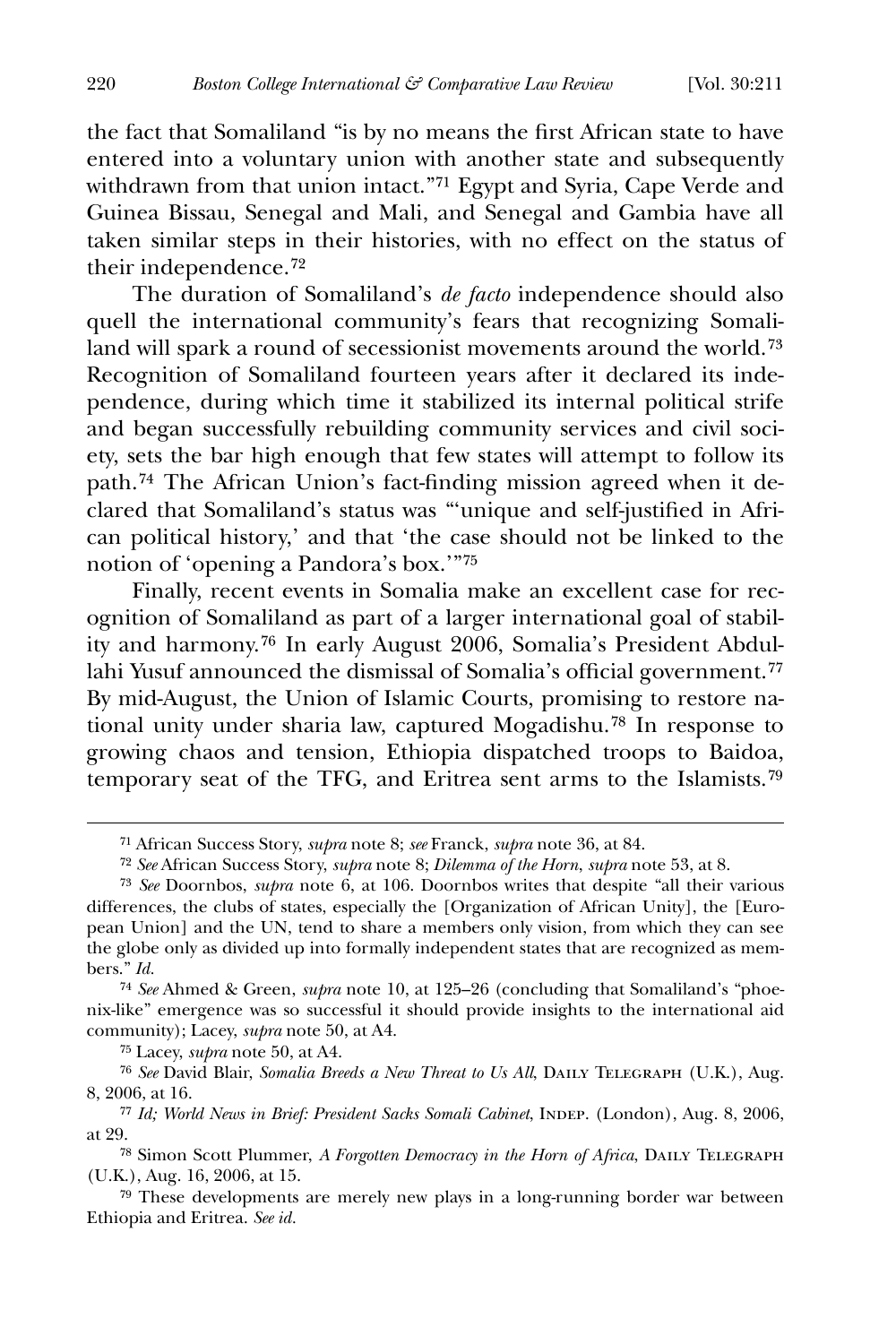With the help of Ethiopian troops, the TFG succeeded in taking control of the capital of Mogadishu in January 2007, but has been under constant attack from remnants of the Union of Islamic Courts; Somali refugees see little point in returning home and news about the "return of violence, lawlessness and questionable moves by the U.S.- and Ethiopian-backed transitional government in Mogadishu confirms fears" about life in Somalia.<sup>[80](#page-11-0)</sup> Some observers note it is difficult to say whether Somalia is "slipping back into anarchy or limping toward reformed statehood," but the signs are not promising.[81](#page-11-1)

 Concern in Somaliland over the threat of terrorism, exacerbated by porous borders, has been heightened by terrorism's prominent rise in Somalia and nascent beginnings in Somaliland.[82](#page-11-2) While extremists have murdered four foreign aid workers in Somaliland over the past few years, Somaliland's criminal justice system has taken an active role in ferreting out and punishing terrorists.[83](#page-11-3) For example, in 2005 four men were sentenced to death for the murder of a British couple in 2003.[84](#page-11-4) As undesirable as the problem is, it also presents an opportunity for Somaliland in terms of its strategic importance to the West.[85](#page-11-5) Somaliland leaders say they are "well placed to lend crucial support to Somalia's U.N.-backed transitional government and strengthen cooperation against international terrorism."[86](#page-11-6) The "enduring lesson" of post-Soviet Afghanistan in 1989— "that power vacuums are always a magnet for terrorism" —implies that a stable ally in an otherwise precarious neighborhood might be a welcome development for states the world over.<sup>[87](#page-11-7)</sup>

<span id="page-11-0"></span><sup>80</sup> *Somalia: Talks on Reconciliation, Peace Support*, Reporter, Feb. 10, 2007, *available at* http://allafrica.com/stories/200702100065.html; Anna Husarska, Op-Ed., *Somalis Linger on Edge of Despair*, Boston Globe, Feb. 1, 2007, at A9. *See generally Prime Minister Ali Gedi Warns of Extremist Remnants Returning*, REPORTER (Addis Ababa), Feb. 4, 2007, available at http://allafrica.com/stories/200702050547.html.

<span id="page-11-1"></span><sup>81</sup> *It Isn't Nearly Over*, Economist, Feb. 10, 2007, at 46.

<sup>82</sup> *See* Simanowitz, *supra* note 16, at 338.

<sup>83</sup> *See id.*

<sup>84</sup> *See id.*

<sup>85</sup> *See id.*

<span id="page-11-7"></span><span id="page-11-6"></span><span id="page-11-5"></span><span id="page-11-4"></span><span id="page-11-3"></span><span id="page-11-2"></span><sup>86</sup> White, *supra* note 21, at 8. Interestingly, the United States is contemplating reestablishing a diplomatic presence in Somalia for the first time in over a decade. Nicholas Kralev, *U.S. Eyes Re-establishing Relations; State Department Mulls Diplomatic Presence for First Time Since '94*, Wash. Times, Feb. 2, 2007, at A13.

<sup>87</sup> Blair, *supra* note 76.